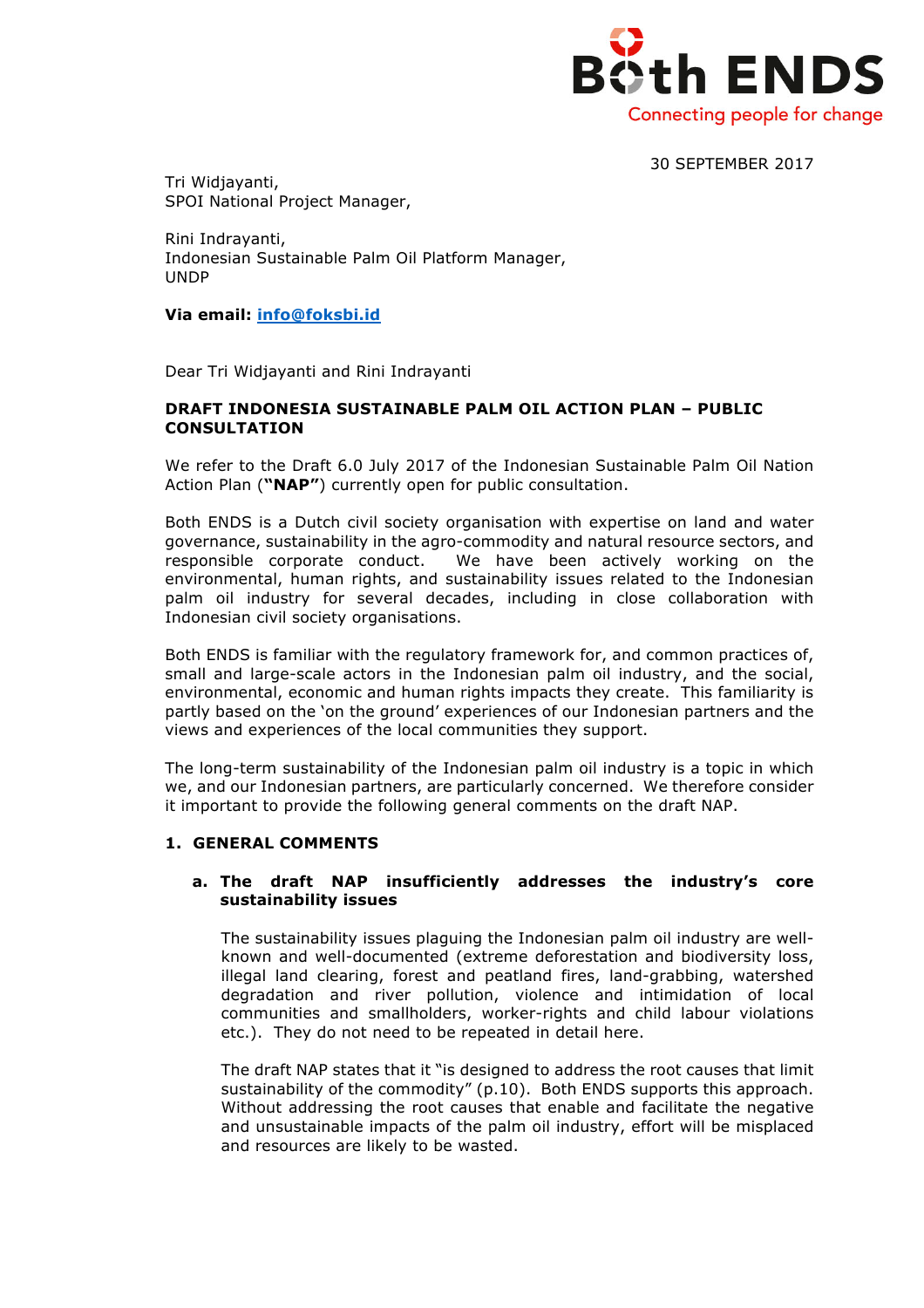

The root causes underlying the negative and unsustainable impacts of the Indonesian palm oil industry relate to the absence of fundamental Rule of Law principles (transparency, accountability and predictability in public administration and due process in public decision-making) and the complicity of palm oil companies in the corruption of government, regulatory and law enforcement institutions. The lack of publically available information about concession grants, land tenure and land-use entitlements, protected forest and conservation areas, concession holder obligations, environmental and social impact assessments, public consultation and reliable accountability and grievance mechanisms for corporate misconduct, allows and emboldens palm oil companies to violate Indonesian law with impunity.

The known, documented and understood impacts of unsustainable palm oil production in Indonesia do not occur in a vacuum. They are perpetrated by palm oil companies with the tacit approval or acquiescence of local authorities and officials. Without addressing fundamental transparency, accountability and governance issues associated with land-use planning and administration, the grant or expansion of plantation concessions, and verification of social and environmental impact assessments and riskmanagement measures, including enforcing appropriate consequences for palm oil companies and their senior staff, the NAP is unlikely to make a notable contribution to the industry's sustainability.

Both ENDS notes that "support for improved law enforcement in the palm oil sector" is identified in the draft NAP as a cross-cutting issue (A.1.3; p. 13) with the goal of obtaining greater adherence to existing laws by all players involved in the palm oil sector. Both ENDS strongly supports this goal. However, Both ENDS considers that compliance with the law and law enforcement is not a 'sustainability' measure – it is a fundamental precondition for any orderly, legitimate and acceptable activity.

Both ENDS supports the three activities proposed in the draft NAP under A.1.3 (increased coordination of law enforcement institutions, strengthening the Oversight Department of Government Officials, and undertaking land ownership auditing) and considers these should be regarded by industry participants and public authorities alike as priority activities. However, those activities do not, in themselves, sufficiently address the weak governance, transparency, and accountability issues undermining the legitimacy, sustainability and reputation of the industry.

Both ENDS therefore urges the Indonesian Sustainable Palm Oil Forum (**"FoKSBI"**) to postpone the development of the draft NAP and focus on addressing the fundamental Rule of Law and governance issues affecting the palm oil industry mentioned above. Without first addressing those issues, and the culture of misconduct and impunity for social and environmental violations within the palm oil industry, any efforts to improve the sustainability of the industry are likely to be undermined.

Ensuring that palm oil companies that break the law, violate the conditions of their concessions, or unlawfully harm communities or the environment, are investigated, prosecuted and held to account is in the interests of the business community, Indonesian governments at all levels, communities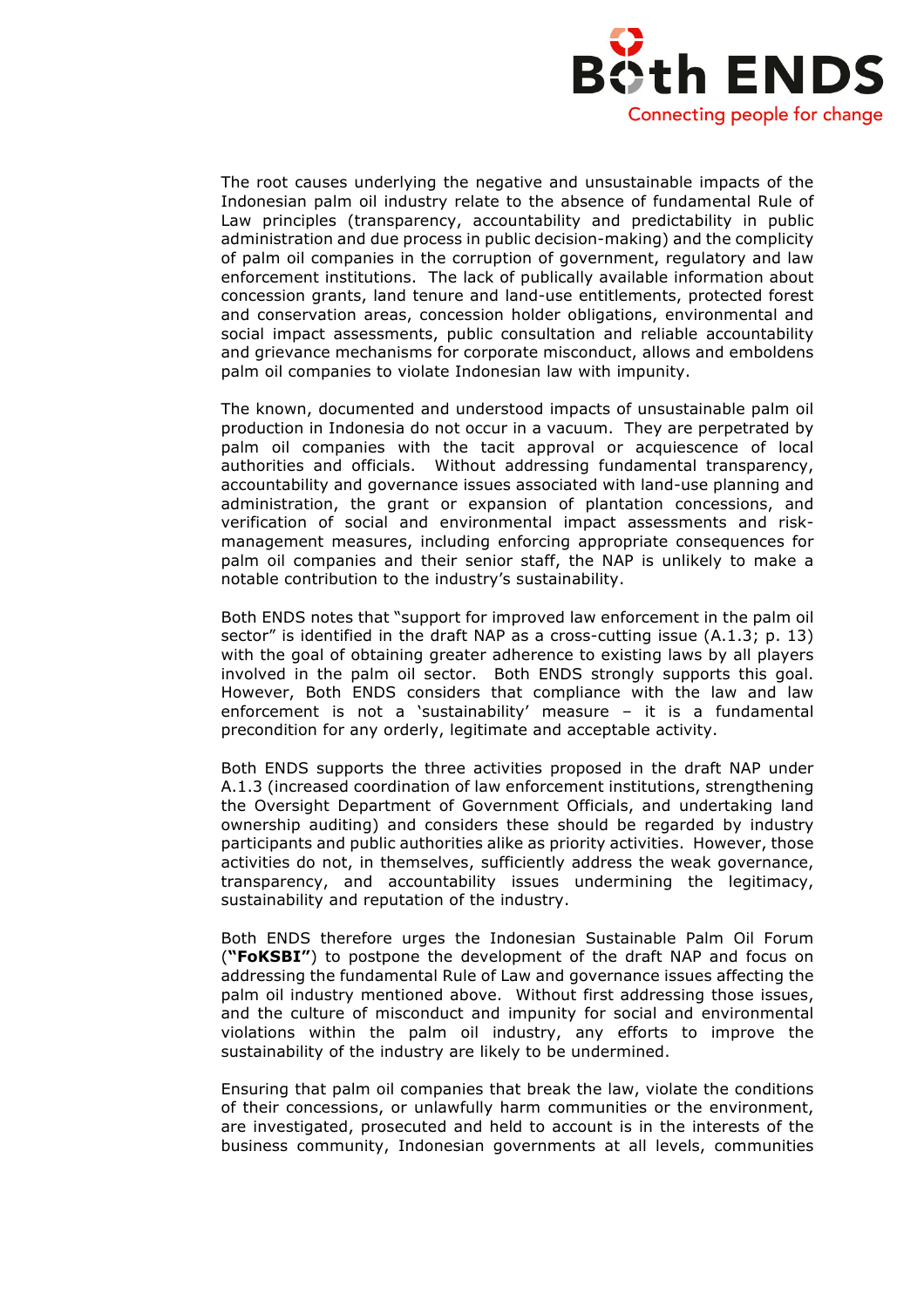

living in palm oil producing regions, and the Indonesian national interest. Stronger transparency, accountability and governance measures in the regulation of the palm oil industry will lay the necessary foundation to improve the sustainability of legitimate palm oil industry activities.

## **b. Misguided emphasis on growth and productivity**

The draft NAP is written with an obvious pro-industry bias. While efforts to improve the efficiency of existing palm oil productions are supported, the underlying rationale that greater productivity leads to greater sustainability is misplaced.

There is no denying that the palm oil industry and palm oil as a global commodity have significant economic value for Indonesia and importance to the national economic interest. The great challenge of sustainability is balancing social, environmental and human-rights interests with such economic and commercial interests. The draft NAP does not adequately confront or acknowledge this challenge.

The "Forewords" and Background to the draft NAP paint an impressive picture of palm oil as "an extraordinary crop" that has brought "prosperity for the nation", with little reference to the genuine sustainability crises that have plagued the industry over the last decades. The bias inherent in the draft NAP in favour of further developing, financing, expanding and embedding the palm oil industry within Indonesia's economic, institutional, energy, and policy frameworks is apparent both in the rhetoric and actions proposed in the draft NAP.

Consequently, many of the actions proposed in the NAP are targeted towards supporting industry participants to "anticipate the latest global palm oil trends" (p. 9) and "take advantage of the value of the green economy" (p. 10) rather than genuinely addressing the underlying factors that facilitate and produce the many unsustainable and inequitable impacts for which the palm oil industry is (regrettably) known.

To ensure the NAP presents a balanced and legitimate plan for improving the sustainability of the industry, Both ENDS recommends that the definition of "sustainability" being pursued through the NAP should be presented upfront. The draft NAP refers to "sustainable business approaches in terms of people, planet and profit (3Ps)" and 'best practices in business approaches' (p. 9) but presents relatively superficial actions for addressing and correcting the significant environmental, social, human rights and legal discretions of the palm oil industry.

In Both ENDS view, the draft NAP appears the measures set out in the draft NAP are designed more to achieve the policy "goal of having 70 percent of Indonesia's Crude Palm Oil ISPO certified by 2020" (p. 10) rather than presenting a genuine plan to improve the sustainability of palm oil production across the industry. Indeed, the draft NAP does not consider whether the ISPO standard represents a reliable and robust measure of sustainable palm oil production or whether those standards should also be improved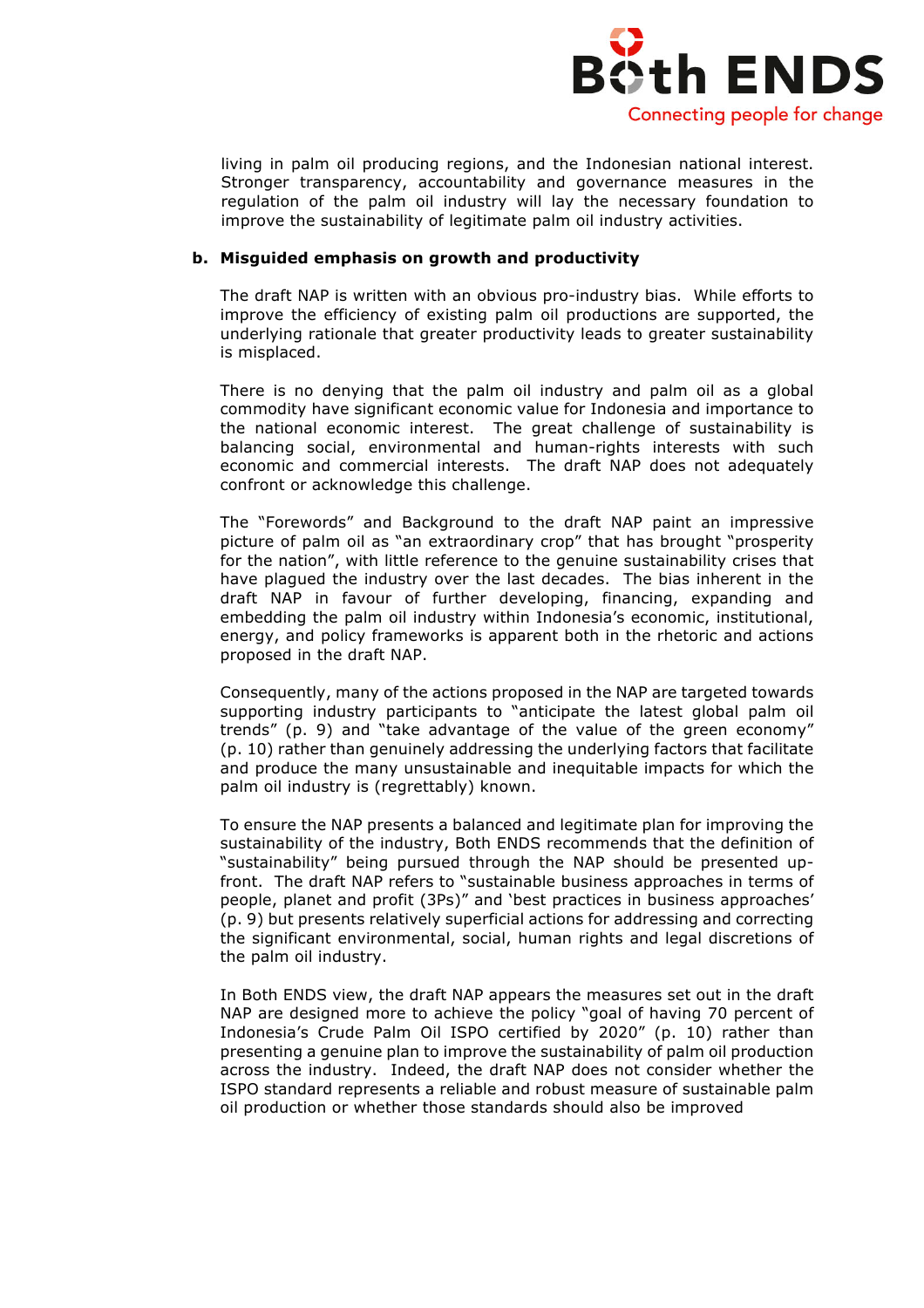

The rationale that improved industry efficiency and productivity will resolve the unsustainable and inequitable practices prevalent across the industry is false logic. More efficient palm oil does not necessarily mean more sustainable palm oil. Greater focus needs to be given to the direct and indirect impacts of palm oil production on surrounding communities, landscapes, ecosystems and on-site impacts on biodiversity, watersheds and labourers, regardless of the efficiency with which palm oil is produced.

The draft NAP should be revised to propose actions and goals that support a genuine commitment to both improving the sustainability of the palm oil industry and addressing its unsustainable and inequitable practices and impacts.

#### **c. No links with the international best-practice or sustainability standards**

As already noted, the draft NAP lacks a clear definition of "sustainability" and appears primarily aimed at preparing the Indonesian palm oil industry to meet the Indonesian's Government's goal of expanding the ISPO certification standard and having 70% of Indonesia's crude palm oil certified under the ISPO standard by 2020. Perhaps because of this narrow and somewhat superficial approach to sustainability, the draft NAP contains no assessment of the ISPO standard as a genuine and legitimate benchmark of sustainable palm oil production. Indeed, the draft NAP makes no mention of the substantive content or requirements of ISPO certification and whether those requirements reflect internationally accepted sustainability measures.

Similarly, the draft NAP fails to mention any other sustainability benchmarks agreed and accepted by the international community under, for example, the RSPO's *Principles and Criteria for the Production of Sustainable Palm Oil*, the FAO's *Voluntary Guidelines for the Responsible Governance of Tenure of Land, Fisheries and Forests* and *Technical Guide on Respecting Free, Prior and Informed Consent*, and the OECD's *Guidelines for Multinational Enterprises* or the OECD-FAO *Guidance for Responsible Agricultural Supply Chains*.

The draft NAP's failure to engage with existing international sustainability standards, including those already endorsed and being implemented by Indonesian palm oil industry stakeholders, is disappointing and should be corrected. Integration of Indonesian sustainability standards, including under ISPO, with existing, international standards will provide greater clarity, value and incentive for the Indonesian palm oil industry to adopt (internationally consistent) sustainability practices.

Both ENDS considers that the draft NAP's failure to engage with existing palm oil industry standards, like the RSPO, or responsible land governance and agricultural commodity production standards already endorsed by the international community, like the FAO and OECD guidelines, represents a missed opportunity to streamline sustainability requirements in the Indonesian palm oil industry.

Both ENDS would be willing to work together with FoKSBI to ensure that the final NAP provides a smooth transition for the Indonesian palm oil industry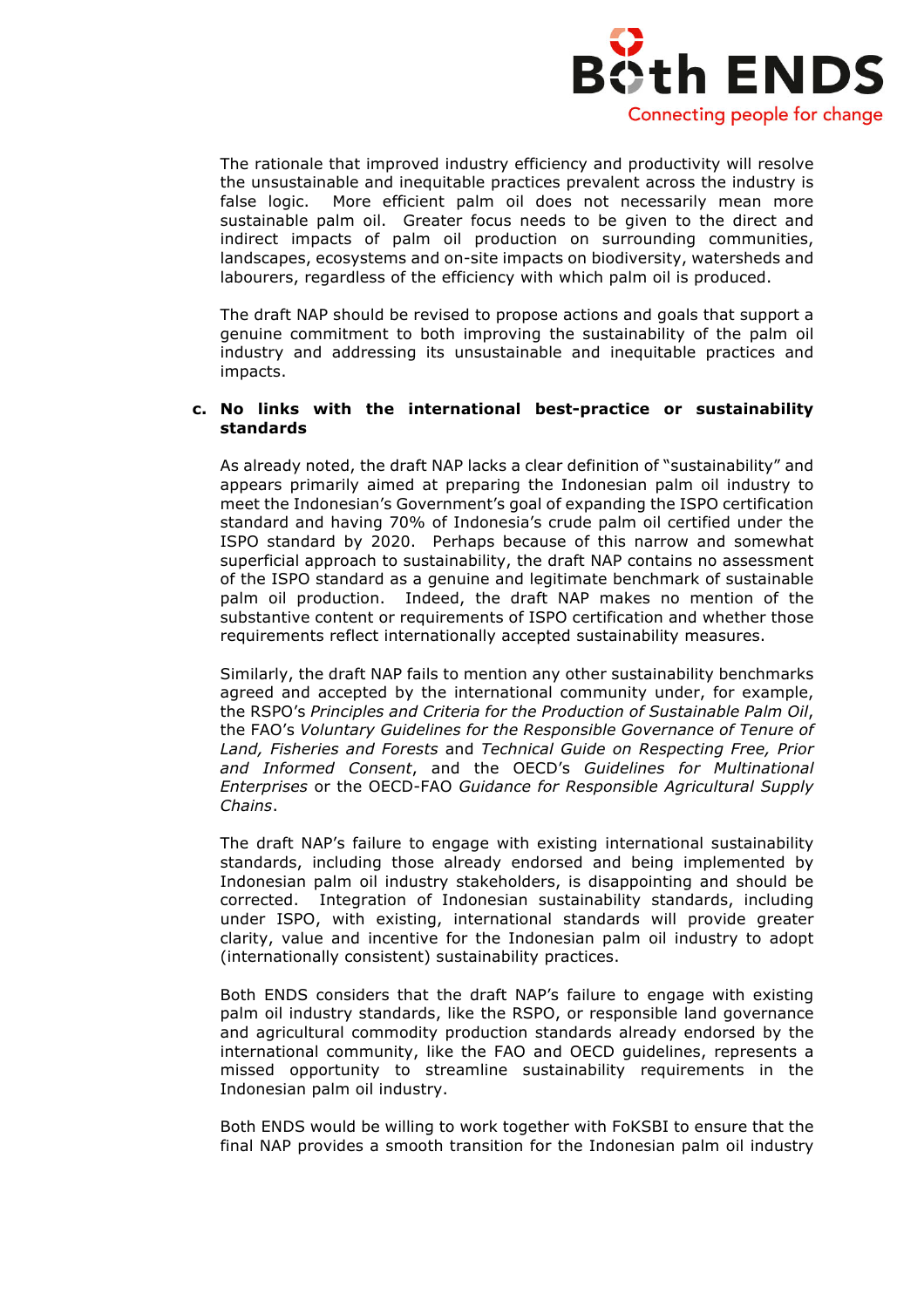

and regulatory agencies to comply with these existing international standards.

#### **d. Lack of measures to facilitate plantation restoration and reforestation**

The draft NAP includes several measures (2.1 and 2.6) aimed at supporting conservation of high value environmental and biodiversity features environmental services. While those measures, as currently drafted, are somewhat weak and unambitious, Both ENDS welcomes any progress in the Indonesian palm oil industry to enact, implement and, most importantly, enforce, binding obligations for environmental conservation in palm oil landscapes.

However, regrettably, the draft NAP lacks any measures directed towards facilitating the restoration and reforestation of illegal, untenured or unlawfully cleared plantation areas (perhaps except for "peatland restoration as part of improving ecosystem services" under 2.6, though the targeted areas for this activity are unclear).

The illegal burning and clearing of forest areas for palm oil plantations is arguably the greatest sustainability failure of the palm oil industry, and has resulted Indonesia emerging as the world's third largest GHG polluter, the oil palm fields of Borneo and Sumatra becoming sites of the fastest deforestation in human history, in addition to terrible biodiversity loss and local health, ecosystem and economic disasters.

The massive deforestation associated with the palm oil industry is a black mark against the commodity's reputation in the global market.

However, these terrible impacts are not irreversible.

Both ENDS considers that any legitimate NAP for a sustainable palm oil industry must address the production of palm oil from illegal, untenured or undocumented plantations and unlawfully cleared forest areas. It is not only illegal, but unethical and irresponsible to allow unscrupulous palm oil producers to continue profiting from palm oil produced from fundamentally unsustainable plantations. Areas unlawfully cleared for palm oil production should be rehabilitated, restored and reforested. Sanctions should be imposed to ensure those responsible do not profit from illegally cleared forest areas and that they bear the financial burden of restoring those areas to forest ecosystems.

The draft NAP should be revised to include measures for the restoration and reforestation of palm oil plantation areas that were unlawfully or improperly deforested or cleared and for the prosecution of those responsible.

## **e. Contradictory conservation policy and unclear conservation goals**

The draft NAP includes several measures (2.1 and 2.6) to support conservation of high value environmental and biodiversity features (such as "Essential Ecosystem Areas", though this term is not defined in the draft NAP, and "High Conservation Value Areas") and "environmental services"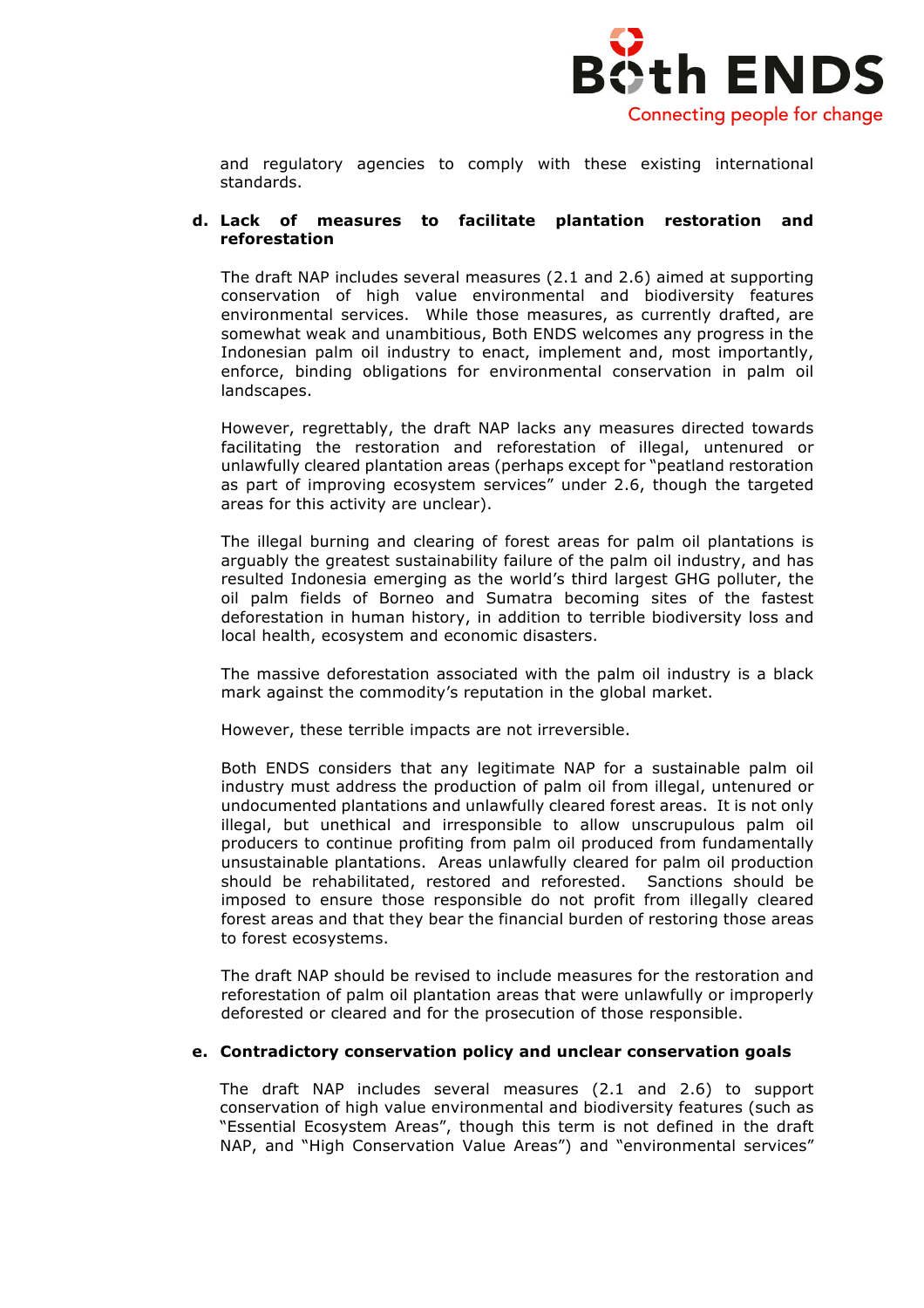

(this term is also not clearly defined). Rigorous measures to ensure enactment, implementation and, most importantly, *enforcement* of conservation standards in relation to the palm oil industry are welcome.

However, despite these conservation measures, and other measures related to reducing the GHG emissions of the industry (2.2 and 2.3), the draft NAP surprisingly includes measures to facilitate the expansion of plantations and estate crops into areas with "low levels of biodiversity" and "low quality forest land" (2.4). This contradiction is disappointing and reveals a lack of awareness of the widespread failures of governance in land-use planning, land administration and concession expansion that have contributed to the industry's catastrophic environmental impacts.

In general, the draft NAP fails to address the complex, ambiguous and confusing legal and regulatory frameworks relating to formal land-use planning at national and district levels, land rights and tenure conflicts at the national, district and communal level, and the unethical and criminal activities of palm oil plantation companies in grabbing forest and productive agricultural lands from rural communities. The proposal to support palm oil expansion onto "low quality forest land" is likely to lead to a race to the bottom in forest conservation practices rather than address the causes of the land-use conflicts prevalent across the industry.

Identifying forest land within existing forest estates for future plantation developments is likely to undermine sustainable industry practices and contradict other reasonable and appropriate measures to ensure plantations are not developed at the cost of forested, agricultural or communal land. Furthermore, such a policy is likely to degrade surrounding forest areas, support the continuous expansion of palm oil plantations into surrounding forest areas, and have a chilling-effect on local and district initiatives for sensible conservation policies and stronger land administration practices.

At a very minimum, the draft NAP should support the existing moratorium on new plantations *and* the application of that moratorium to the *expansion*  of existing plantations until appropriate minimum environmental protection, environmental impact assessment, and conservation requirements are enforced and respected across the industry.

## **f. Failure to target large-scale producers, millers, refiners and traders**

While there is a diversity of enterprises active in the Indonesian palm oil industry, many of the major commercial actors are large companies with vertically-integrated supply chains. The largest and arguably most influential corporate actors own and operate (either directly or through subsidiaries or joint venture structures) plantations, mills, refineries and trading enterprises. Furthermore, mills and refineries play an influential role in dictating prices and production standards for plantation operations. The draft NAP makes no mention of mills or refineries other than the proposal to provide them with an additional source of income by marketing 'palm oil mill effluent' as an "alternative energy source" (a questionable proposition itself).

The absence of any sustainability measures applicable to mill and refinery operators, let alone addressing the influence of large vertically-integrated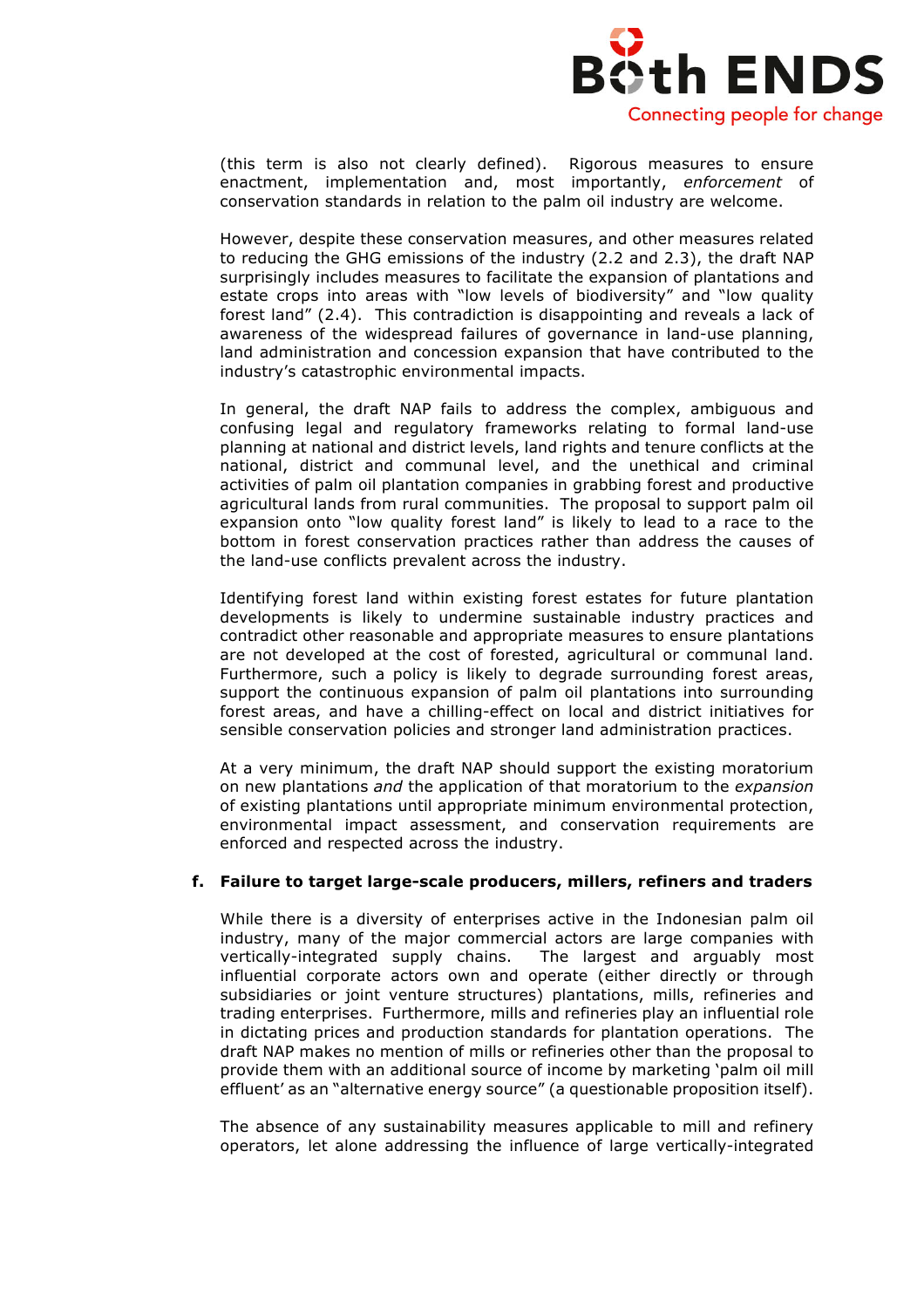

corporate actors that are influential at all levels of the palm oil production, milling and refinery sectors, is a significant flaw. It is unclear how the draft NAP could reasonably improve the sustainability of the palm oil industry when it focuses on impacts at the plantation level while ignoring the role of mills and refineries in dictating production standards.

In contrast, the draft NAP seems preoccupied with the role of smallholders in palm oil production. While smallholders represent an important section of the production sector, they should not be specifically targeted without addressing the sustainability impacts of large-scale producers and especially those large corporate actors that hold significant interests in production, milling, refinery and trading sectors of the pam oil industry. This is not least of all because smallholders of often the most vulnerable to the prices and production standards dictated by mills and refineries and have the least influence in shifting industry-wide standards compared to the large corporate actors, many of whom are well-represented in the FoKSBI forum.

The draft NAP's blindness to the important role and responsibilities of corporate actors in the production, milling, refinery and trading sectors should be addressed.

#### **g. Poor representation of non-commercial industry stakeholders**

Both ENDS supports the proposal to develop a national action plan to achieve a sustainable Indonesian palm oil industry. Regrettably, however, the draft NAP prioritises the interests of industry participants over the necessary reforms needed to address the industry's core sustainability issues and, consequently, represents a relatively weak and unambitious vision of sustainability. This industry bias is reflected by the over-representation of major industry participants in the "Attendance List of Participants FOKSBI, 2016-2017" annexed to the draft NAP.

Without a fair, equitable and democratic representation of *all* industry stakeholders (civil society organisations, local communities, women's groups, labour unions, workers, conservation organisations, regulators, local, district and national authorities, as well as commercial participants) the broad range of sustainability problems associated with the Indonesian palm oil industry will continue to go unaddressed. It is specifically because commercial participants in the Indonesian palm oil have continued to prioritise growth and profit over environmental, social, and human rights impacts that Indonesian palm oil is renowned as an unsustainable commodity in the international market.

The draft NAP should remain in consultation until an equal, representative and gender-balanced representation of non-commercial industry stakeholders are engaged and supported to provide their views on the industry's sustainability challenges, appropriate responses, and the measures proposed in the draft NAP.

# **2. SPECIFIC COMMENTS**

While we have concerns about many of the individual measures contained in the draft NAP (and their relevance to sustainable industry practices), we have not